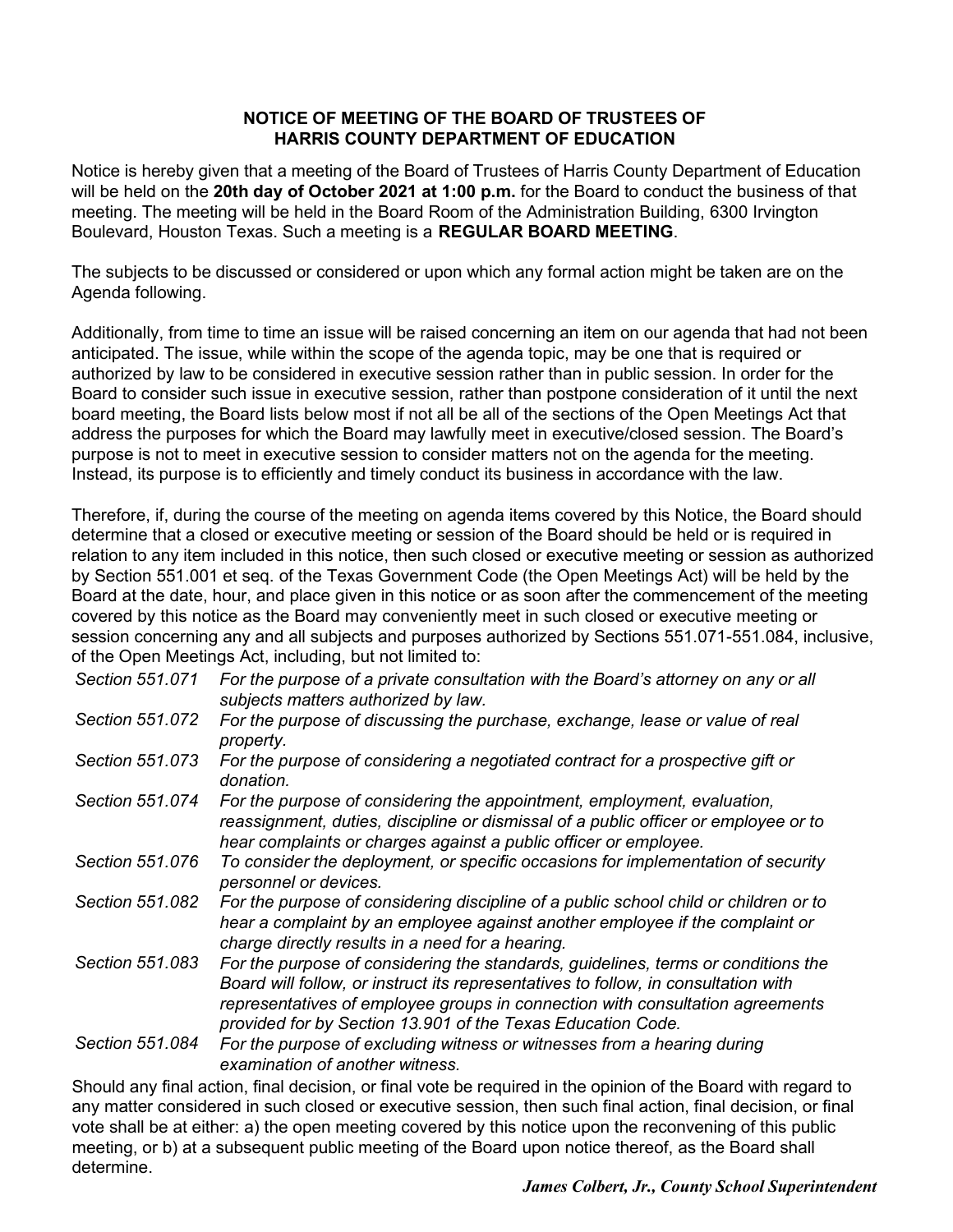

# **Agenda of Regular Meeting**

A Regular Meeting of the Board of Trustees of Harris County Department of Education will be held October 20, 2021, beginning at 1:00 p.m. in the Board Room of the Administration Building, 6300 Irvington Boulevard, Houston, Texas, 77022.

The subjects to be discussed or considered or upon which any formal action may be taken are as listed below. Items do not have to be taken in the order shown on this meeting notice.

Unless removed from the consent agenda, items identified within the consent agenda will be acted on at one time.

- 1. **Invocation** Laura Espinoza, Maintenance & Operations
- 2. **Pledge of Allegiance to the US flag** Denice Tucker, School-Based Therapy Services
- 3. **Pledge of Allegiance to the Texas flag** Denice Tucker, School-Based Therapy Services
- 4. **Open Forum**  Gov't Code 551.003 (5) Public Participation. Pursuant to Policy BED (Local), a citizen who wishes to speak may do so by completing a participation request card available at the Board room at least 10 minutes prior to a regular Board meeting.

#### 5. **Reports and presentations**

- A. **Employee of the Month**  Natasha Truitt, Executive Director of Human Resources
- B. **Recognition of Principal's Month** Jonathan Parker, Assistant Superintendent & Dr. Charles Ned, Senior Director of Schools
- C. **Superintendent Monthly Report** James Colbert, Jr.
- D. **Annual Division Update on Maintenance and Operations** Richard Vela, Executive Director for Facilities
- E. **Annual Division Update on School-Based Therapy Services**  Carie Crabb, Senior Director of School-Based Therapy Services
- F. **Other reports from Board members** concerning attendance or participation in a board or HCDE-related conference, event, activity, or committee; accolades for an HCDE staff member or other deserving person.
- G. **Report of Board Committees** Committee Chairs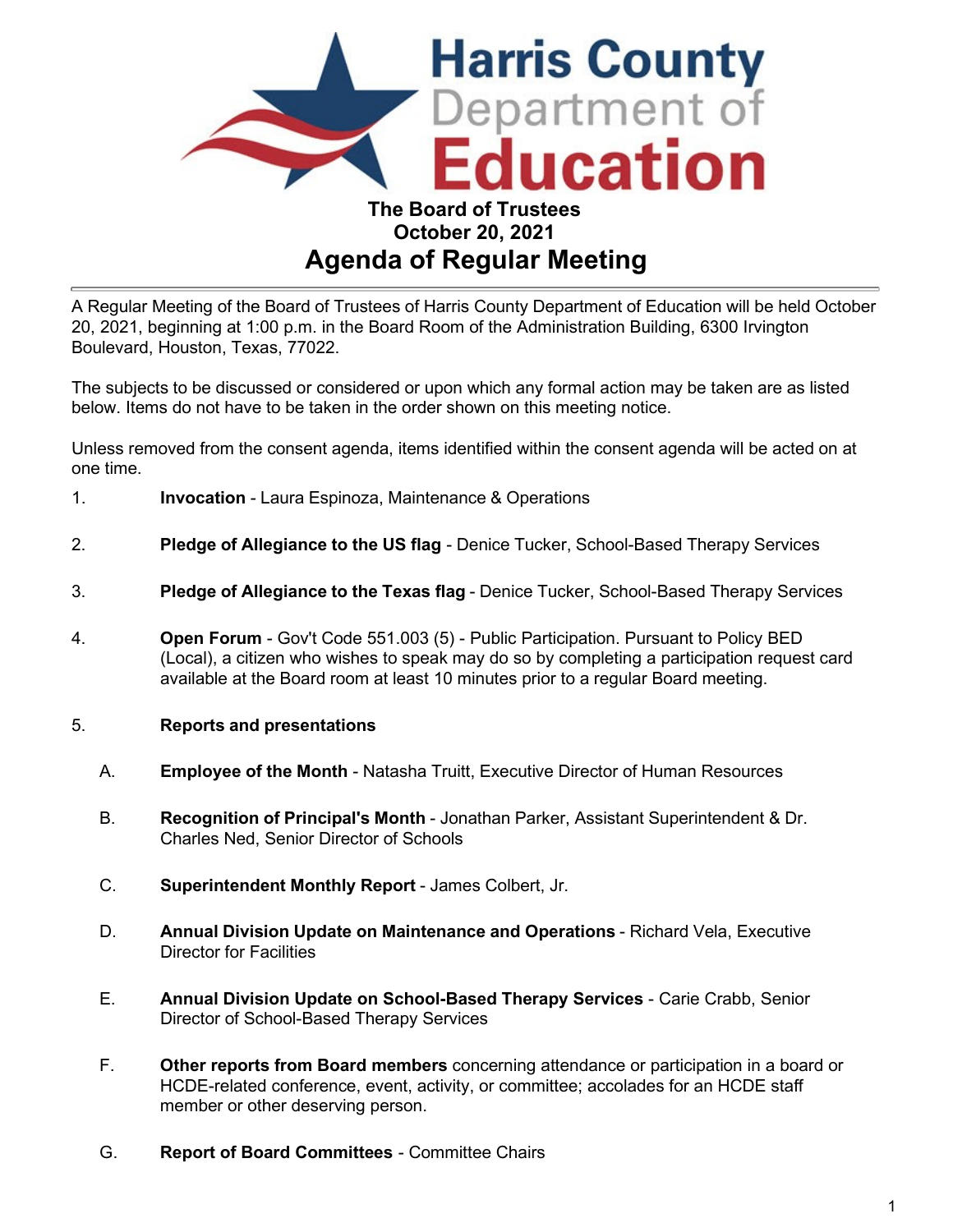H. **Monthly Financial Reports through 09/30/2021**- Dr. Jesus Amezcua, Assistant Superintendent for Business Services

# 6. **ACTION ITEMS - CONSENSUS**

- A. Consider ratification/approval of the following Business Services items:
	- 1. Disbursement Report
	- 2. Budget Amendment Report
	- 3. Monthly Investment Report for September 2021
- B. Consider ratification/approval of the following Board Meeting Minutes:
	- 1. 09/15/2021 Board Meeting
- C. Consider ratification/approval of the following grant awards:
	- 1. **Acceptance of the Notice of Award (NOA) from the Department of Health and Human Services (HHS) Administration** for Children and Families (ACF), Office of Head Start (OHS) for the Head Start Division (06CH011535-02-04) in the amount of \$147,792 for the period of 01/01/2021 through 12/31/2021. (This amount represents carryover funds to complete the startup of Tidwell and La Porte Early Head Start Programs.)
	- 2. **Approval of Memorandum of Understanding between HCDE Head Start/Early Head Start and San Jacinto Community College District** to collaborate and register HCDE Head Start/Early Head Start teaching staff in credit course work to obtain Child Development Associate (CDA) credentials by paying for virtual classes at San Jacinto Community College District using HCDE Head Start/Early Head Start training dollars for the period of 08/01/2021 through 09/30/2022.
	- 3. **Approval for Harris County Department of Education (HCDE) to submit a 1303.44 application to the U.S. Department of Health and Human Services, (HHS) Administration for Children and Families (ACF)** to use \$1,527,365.76 in startup funds from grant number 06HP000311-02-02 for major renovation of a facility that will house its Early Head Start Expansion in Humble, Texas.
	- 4. **Approval to amend the grant (revenue contract) for the HCDE Teaching and Learning Center - Science and Texas Commission on Environmental Quality (TCEQ),** to deliver the Texas Estuarine Resource Network (TERN) program to local schools for a total amount of \$89,323 (increase amount of \$40,000) and extend the expiration date from 8/31/2022 to 5/31/2023.
- D. Consider ratification/approval of the following Interlocal Contracts:
	- 1. **Ratification and Approval of Interlocal (revenue) contracts for FY 2022 in the aggregate amount of \$562,744 with Highpoint School East with the following districts:** Channelview ISD for thirty-eight (38) in-county annual contracts in the amount of \$381,862 (\$10,049 each);and Humble ISD for eighteen (18) in-county annual contracts in the amount of \$180,882 (\$10,049 each) for the contract period of 08/23/2021 through 06/03/2022. (Due to TEA requirements, ISDs require an earlier contract start.)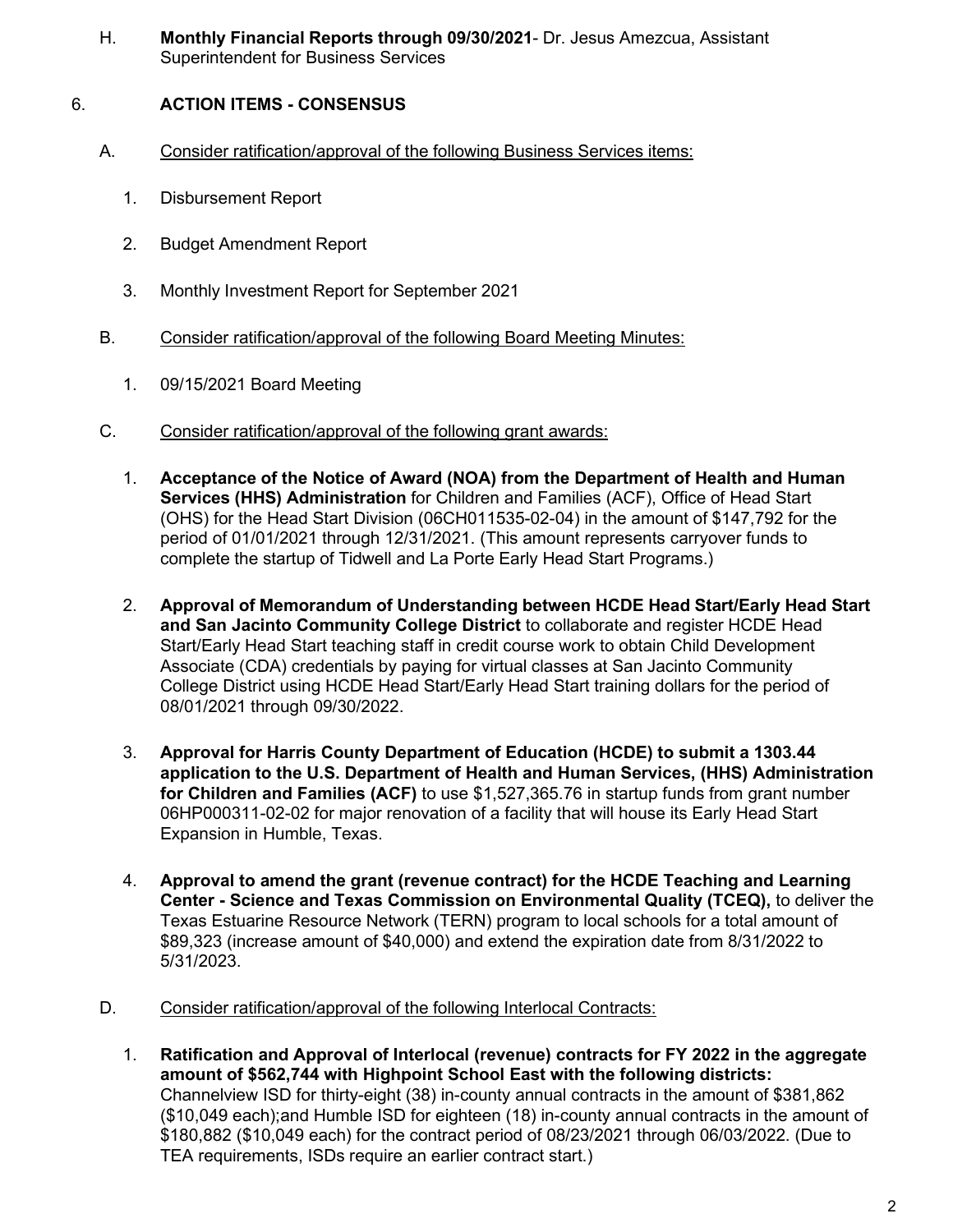- 2. **Ratification and Approval of Interlocal (revenue) contracts for FY 2022 in the aggregate amount of \$535,730 with Academic and Behavior School West with the following district(s):** Aldine ISD for six (6) in-county annual contracts in the amount of \$123,630 (\$20,605 each); and Houston ISD for twenty (20) in-county annual contracts in the amount of \$412,100 (\$20,605 each) for the contract period of 08/23/2021 through 06/03/2022. (Due to TEA requirements, ISDs require an earlier contract start.)
- 3. **Ratification and Approval of Interlocal (revenue) contract for FY 2022 in the aggregate amount of \$699,453 with Academic and Behavior School East with the following districts:** Dayton ISD for twelve (12) in-county annual contracts in the amount of \$247,260 (\$20,605 each); Santa Fe ISD for three (3) out-of-county annual contracts in the amount of \$71,559 (\$23,853); Houston ISD for fifteen (15) in-county annual contracts in the amount of \$309,075 (\$20,605 each); and Splendora ISD for three (3) out-of-county annual contracts in the amount of \$71,559 (\$23,853 each) for the contract period of 8/23/2021 through 06/03/2022. (Due to TEA requirements, ISDs require an earlier contract start.)
- 4. **Approval of Addendum #2 to Interlocal (revenue) contract between Academic and Behavior School East and Houston ISD** to increase the aggregate amount from \$427,934 to \$433,212 (an increase of \$5,278) for one (1) additional unit for FY 2021 Extended School Year Services (ESY) Summer School (in-county \$5,278) for the time period of 06/14/2021 through 07/16/2021. (Summer Contract)
- 5. **Ratification and Approval of Interlocal Agreement (Out-of-County Revenue) between Records Management and Fort Bend County for records management services** in the maximum amount of \$100,000 for the period of 10/01/2021 through 09/30/2022.
- E. Consider approval of the following items for the HCDE Choice Partners Cooperative:
	- 1. **Approval of the Contract Award for job no. 21/075MJ for Printing, Copying and Related Items with the following vendors:** Color One Systems, Inc. dba Texas Litho (#21/075MJ-01); Long Plan Printing, Inc. dba LP Printing (#21/075MJ-02), and Pamela Printing Company (#21/075MJ-03) for the period 10/20/2021 through 10/19/2022.
	- 2. **Approval of HCDE Interlocal Agreements with:** The City of Deliverance Life Center, Houston, Texas; Floydada Collegiate ISD, Floydada, Texas; Cameron County Regional Mobility Authority, Rancho Viejo, Texas; Ore City ISD, Ore City, Texas; IDEA Public Schools, Welasco, Texas (Signature Only); Weimar ISD, Weimar, Texas; Temple ISD, Temple, Texas (Signature Only); Brazos ISD, Wallis, Texas (Signature Only), and San Antonio Water System, San Antonio, Texas.

# F. Consider ratification/approval of the following items for Internal Purchasing:

1. **Approval of Contract Award for job no. 21/057YR-02 Professional Development Services for Harris County Department of Education Adult Education Division with the following proposer(s):** Chavez & Associates, Inc. dba AC Language School; Be GLAD LLC; Dexter Williams (Diversity & Inclusion Strategy); Dr. Mary E. White International LLC; Education Solutions Now LLC; Epic Decisions; Future Strong Education; Lakeshore Equipment Company dba Lakeshore Learning Materials; Pretty Smart Foundation; Keith D. Clarke (Source of Healing); Teaching Strategies LLC; United Training Commercial LLC dba United Training; and Yawp Records LLC for the period of 10/20/2021 through 10/19/2026, subject to annual appropriations of funding.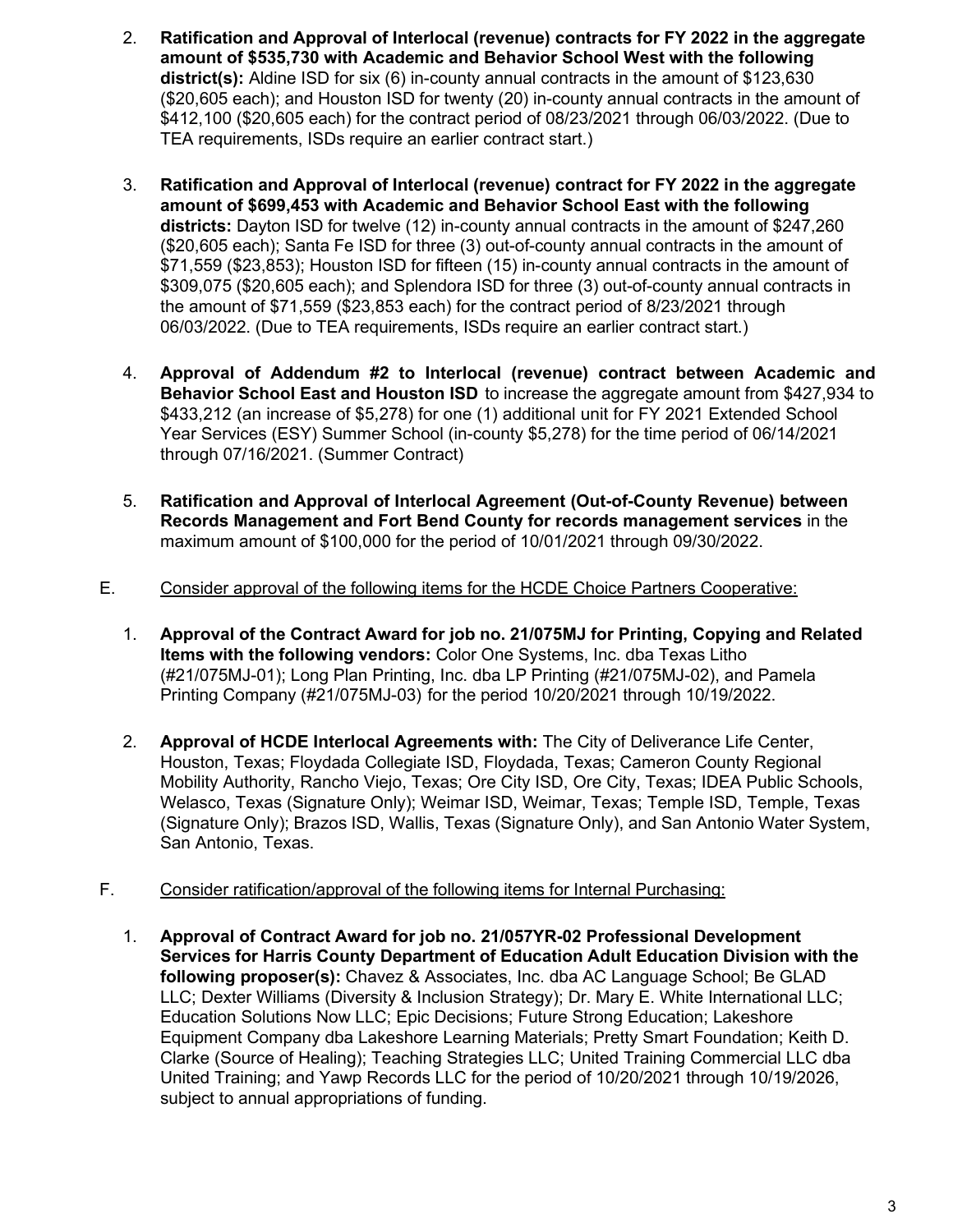- 2. **Approval of Contract Award for job no. 21/068YR Professional Development Services for Harris County Department of Education Center for Safe and Secure Division with the following proposer(s):** Connects the Dots LLC dba Development Without Limits; Education Solutions Now LLC; Epic Decisions LLC; Evitar Systems LLC; Lakeshore Equipment Company dba Lakeshore Learning Materials; and Lovescaping LLC for the period of 10/20/2021 through 10/19/2026, subject to annual appropriations of funding.
- 3. **Approval of Contract Award for job no. 21/074IA Contracted Services for Professional Development, Speakers and Trainers for the Teaching and Learning Center Division with the following proposer(s):** A Better Day Foundation; Academic Learning Company, LLC dba Velazquez Press; Be GLAD**,** LLC; Cheryl R. Vital; Children Come Click Education & Technology Center, CCC, LLC; Dr. Mary E. White International, LLC; Early Childhood Specialties, LLC; Easter Seals of Greater Houston, Inc.; Empowering Writers, LLC (Empowering Writers, LLC); GO-Strategic Management Services; Infinite Solutions Enterprises (The DDance Group, Inc.); Lab Resources, Inc.; Linda Hamilton; Lovescaping LLC; ORIGO Education; School Specialty; Stetson & Associates, Inc.; Susan Everett and World Education (Worldeducation LLC) for the period of 11/01/2021 through 10/31/2026.
- 4. **Approval to amend CH Local FY 2022** to add Vistra Preferred Inc. dba TXU Energy Retail Company, LLC., vendor # 88303.
- 5. **Approval of Interlocal Agreement** with the City of Houston, Harris County, Harris County Flood Control District, Houston Community College System, Houston Independent School District, Port of Houston Authority, Harris County Hospital District, and the Houston Land Bank, et al relating to the City of Houston's New Home Development Program.

# 7. **ACTION ITEMS - NON-CONSENSUS**

- A. **Consider award of CSP# 21/072EJ for the new Adult Education Center to Paradigm Construction in the amount of \$15,121,000**, including the base bid, Alternates 1A, 5, and 6 and delegate authority to HCDE Superintendent or his designee to negotiate, finalize, and execute a construction contract with Paradigm Construction.
- B. **Consider approval of Memorandum of Understanding with Baylor University regarding Clinical Experience in Educational Leadership.**
- C. **Consider approval of a resolution amending the Authorized Representatives in the Lone Star,TexPool, TexasFit and TexStar investment pools** due to a change in investment responsibilities in the business office.
- D. **Approval of the project delivery/contract method of competitive sealed proposal for the new Coolwood Head Start Public Utility project**
- E. **Consider adoption of resolution concerning emergency administrative leave with pay** in accordance with Policy DEA associated with Hurricane Nicholas and its aftermath beginning the afternoon of 09/13/2021 and continuing through 09/14/2021.
- F. **Consider adoption of Resolution Authorizing a One-Time COVID-19 Vaccination Incentive Stipend** for eligible HCDE Employees who are vaccinated against COVID-19. (Funding available as approved in FY 21-22 Budget)
- G. **Consider emergency adoption of revised Policy DC (Local), in accordance with Policy BF (Local)** permitting emergency adoption of revised policy due to special circumstances demanding an immediate response.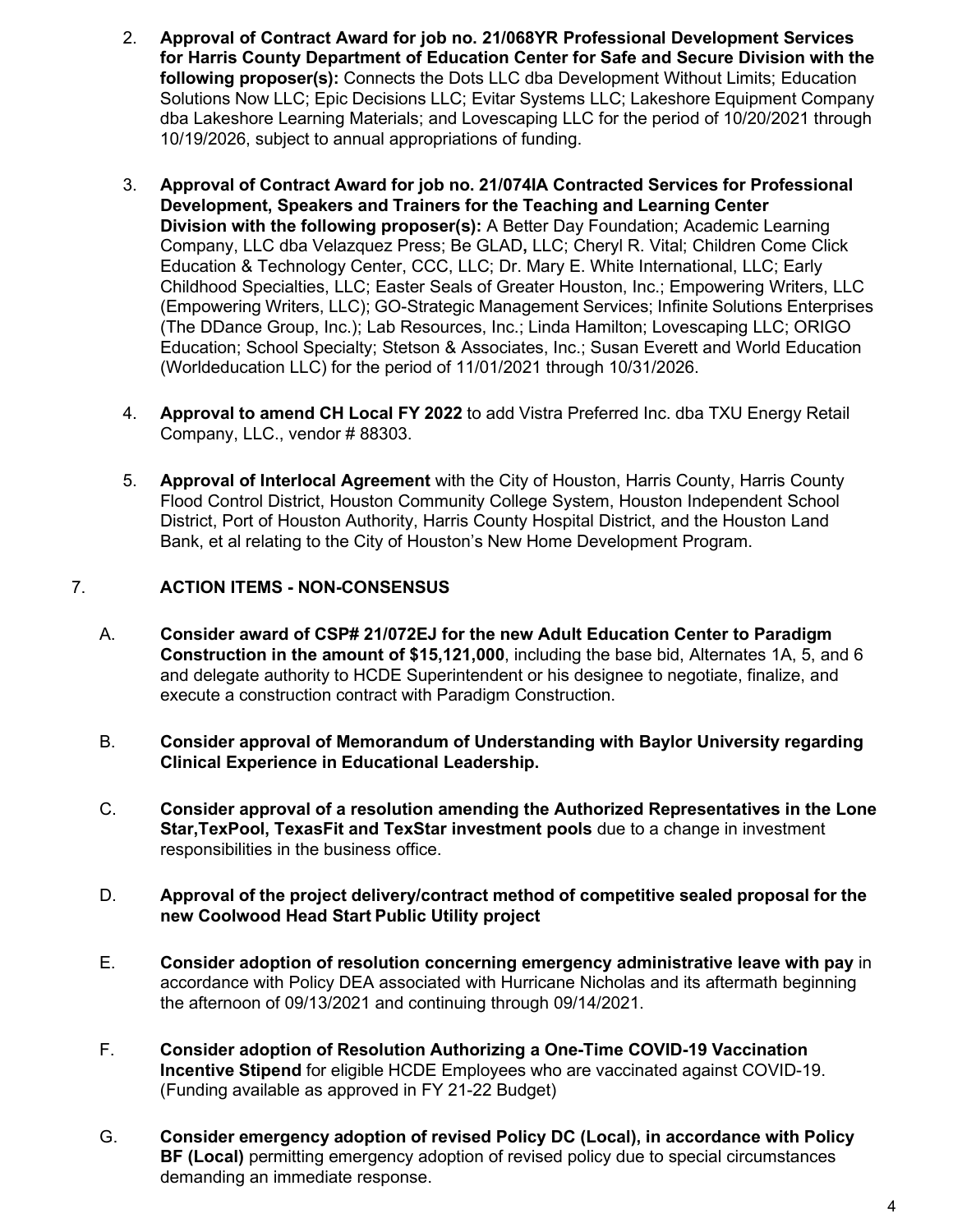### H. **Discussion on COVID-19 leave days for HCDE employees**

- 8. **EXECUTIVE SESSION** Under the Texas Government Code pursuant to any and all purposes permitted by Sections 551.001-551.084, including, but not limited to: 551.071; 551.074
	- A. **Deliberate** the appointment, employment, evaluation, reassignment, duties, discipline and/or dismissal of HCDE employees.
	- B. **Deliberate** the purchase, exchange, sale and/or value of real property(ies) and obtain legal advice regarding the same.
- 9. **RECONVENE** for possible action on items discussed in executive session

#### 10. **Discussion and possible action regarding future agenda items**

#### 11. **INFORMATION ITEMS**

- A. **Human Resources Information Items**
- B. **Personnel**
- C. **Employee Count**
- D. **Houston Parks Board Closing in reference to Coolwood Property Notice of Federal Interest**
- E. **Submission of grant proposal to Henderson Foundation in the amount of \$5,000** via Education Foundation of Harris County to support CASE for Kids' All-Earth Ecobot Challenge. Requested funds will support a robotics competition for 350 students in 4th-8th grades.
- F. **Submission of grant proposal to CenterPoint Energy Foundation in the amount of \$5,000** via Education Foundation of Harris County to support CASE for Kids' All-Earth Ecobot Challenge. Requested funds will support a robotics project for 350 students in 4th-8th grades.

#### G. **Expenditure Interlocal contracts less than \$75,000:**

- Between Adult Education and Lee College, Vocational Certification, \$20,000.
- Between Adult Education and Lee College, Vocational Training, \$1,200

#### H. **Revenue contracts less than \$75,000 (Cumulative total \$260,559.50)**

- Between Teaching Learning Center and Cypress Fairbanks ISD, Wisdom Wednesdays, \$8,000
- Between Teaching Learning Center and New Caney ISD, Magnet TEKS, \$3,750
- Between Teaching Learning Center and School-Based Therapy Services, Best Practices, \$1,300
- Between Teaching Learning Center and Galena Park ISD, Cognitive Coaching, \$6,750
- Between Teaching Learning Center and Galena Park ISD, Cognitive Coaching, \$2,250
- Between Records Management and Aldine ISD, Digitizing student records, \$49,042.50
- Between School Division and Spring ISD, Annual student contracts, \$43,750
- Between School Division and Waller ISD, Annual student contracts, \$47,706
- Between School Division and Angleton ISD, Annual student contracts, \$23,853